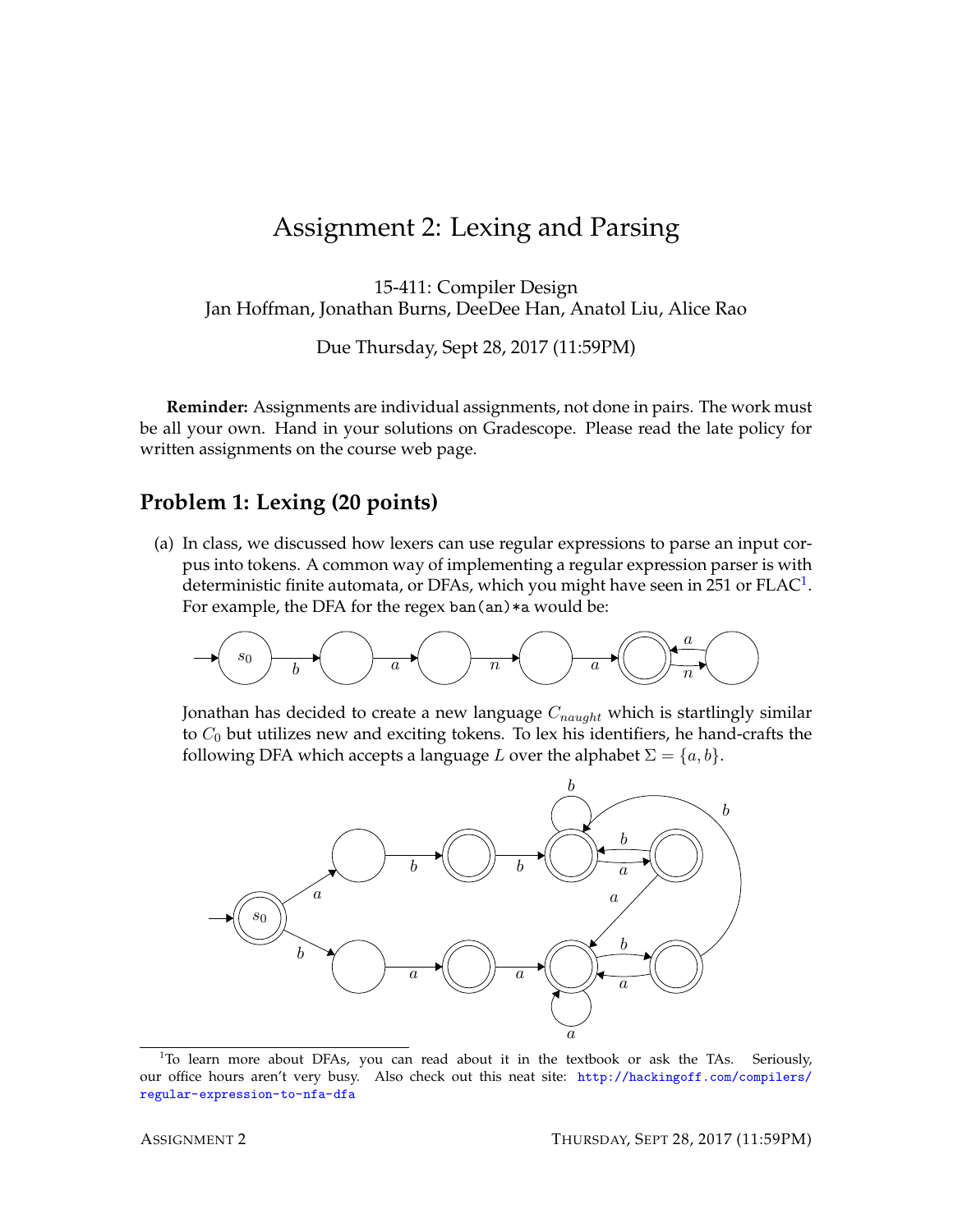Help Jonathan simplify his language specification by finding a simple regular expression that accepts L. Note that although a DFA is required to have a transition for every character in  $\Sigma$  defined for every state, we omit certain transitions for brevity these enter a permanent failure state, i.e. a string that enters (like "aa" in the above DFA) it is guaranteed to never be accepted.

(b) Jan stumbles across Jonathan's new language specification and thinks to himself, "Wow, this whole lexing business is far too simple." Reminiscing on his old SIG-BOVIK days, Jan makes a new language  $C_{\aleph_0}$  which requires that all identifiers must be of the form  $a^n b^n c^n$  for  $n > 0$ . However, Jan quickly finds that his old regular expression-based lexer generator won't properly lex these identifiers. Identify the limitation of Jan's lexer generator and why he cannot decide this language with the regular expression lexer generator.

## **Problem 2: Grammars (10 points)**

In formal language theory, a context-free grammar G is said to be in Chomsky normal form (first described by Noam Chomsky) if all of its production rules are of the form:

$$
A \to B C \text{ or } A \to a \text{ or } S \to \epsilon
$$

where A, B, and C are nonterminal symbols,  $a$  is a terminal symbol,  $S$  is the start symbol, and  $\epsilon$  denotes the empty string (if it is in the language).

To convert a grammar to Chomsky normal form, a sequence of simple transformations is applied in a certain order; this is described in most textbooks on automata theory. This conversion is called CNF conversion; the conversion algorithm is often used by algorithms as a preprocessing step (including the CYK parsing algorithm).

But why is this useful? The CYK parsing algorithm, used by some parser generators, runs in  $\mathcal{O}(n^3)$  time, where n is the number of tokens in the string. This is one of the best parsing algorithms known in terms of worst-case asymptotic complexity; others exist that are better in average running time.

(a) Which language is generated by the grammar  $G$  given by the following rules (where  $S$  is the start symbol):

```
S \rightarrow 0S0 \mid 0B0B \rightarrow 1B \mid 1
```
- (b) Convert the grammar  $G$  from part (a) into a grammar  $G'$  in Chomsky normal form that generates the same language, that is,  $L(G) = L(G')$ .
- (c) Informally argue why  $L(G) = L(G')$ .